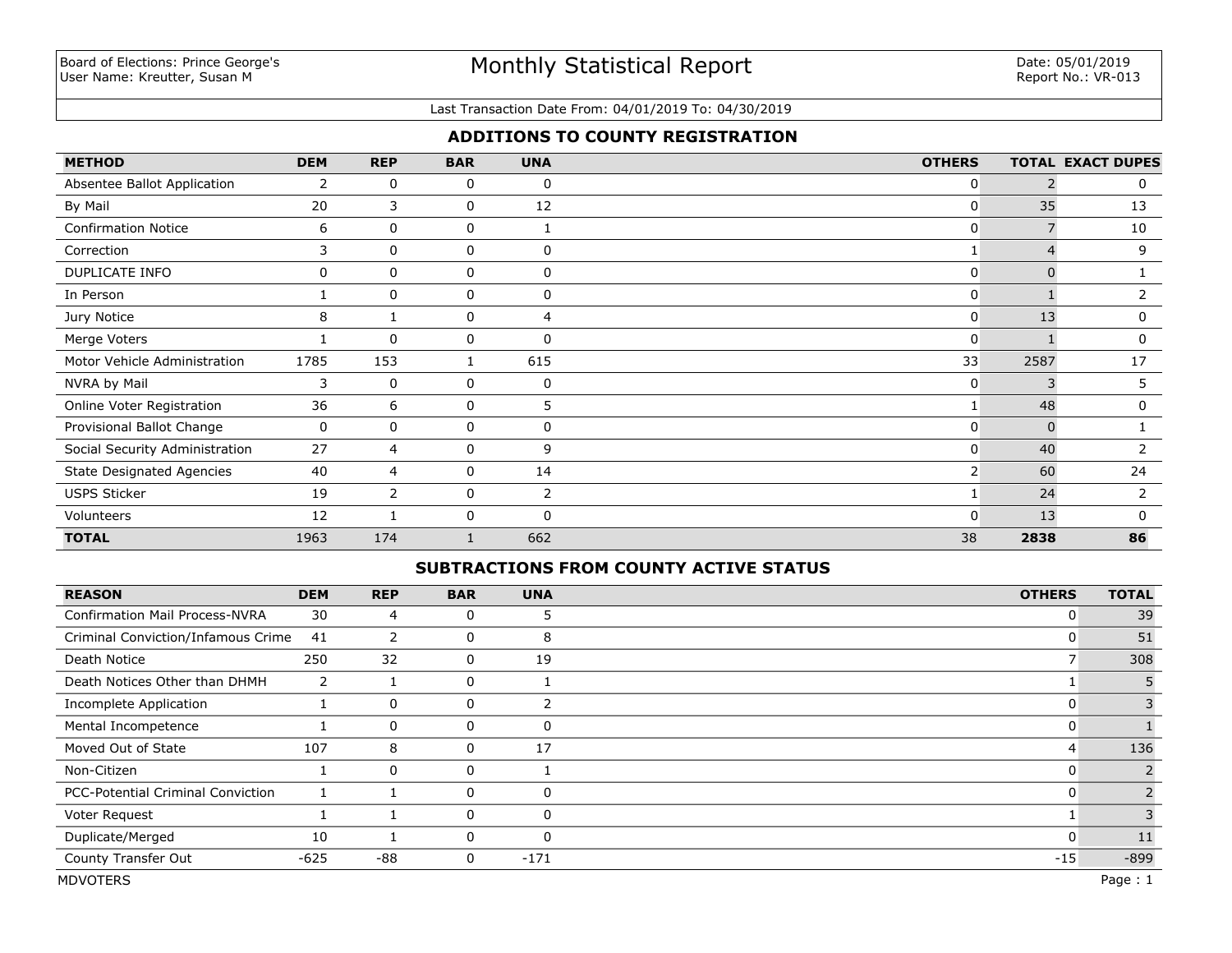Board of Elections: Prince George's User Name: Kreutter, Susan M

# Monthly Statistical Report

Last Transaction Date From: 04/01/2019 To: 04/30/2019

**TOTAL** 1070 138 0 224 28 **1460**

#### **AFFILIATION CHANGES**

| <b>CHANGE</b> | <b>DEM</b> | <b>REP</b>        | <b>BAR</b> | <b>UNA</b> | <b>OTHERS</b> | <b>TOTAL</b> |
|---------------|------------|-------------------|------------|------------|---------------|--------------|
| From          | 317        | $-1$<br><b>++</b> |            | 199        | 268           | 897          |
| To            | 306        | 108               | --         | 405        | 63            | 897          |
| <b>TOTAL</b>  | $-11$<br>. |                   | --         | 206        | $-205$        | 0            |

### **CURRENT ACTIVE REGISTRATION**

| <b>ACTIVITY</b>              | <b>DEM</b> | <b>REP</b> | <b>BAR</b> | <b>UNA</b> | <b>OTHERS</b> | <b>TOTAL</b> |
|------------------------------|------------|------------|------------|------------|---------------|--------------|
| <b>BEGINNING OF REPORT</b>   | 461985     | 40167      | 9          | 71806      | 13945         | 587912       |
| ADDITIONS $(+)$              | 1963       | 174        |            | 662        | 38            | 2838         |
| REINSTATED (+)               | 91         | 11         |            | 29         | 0             | 132          |
| CANCELLED (-)                | $-411$     | $-44$      | 0          | $-45$      | $-12$         | $-512$       |
| COUNTY TRANSFER OUT (-)      | $-625$     | -88        | 0          | $-171$     | $-15$         | $-899$       |
| AFFILIATION CHANGES (+ OR -) | $-11$      | -5         | 15         | 206        | $-205$        | $\Omega$     |
| * INACTIVATED (-)            | $-32$      | -5         | 0          | -6         | $-1$          | $-44$        |
| * REACTIVATED (+)            | 101        | 6          | 0          | 17         |               | 127          |
| <b>END OF REPORT TOTALS</b>  | 463061     | 40216      | 26         | 72498      | 13753         | 589554       |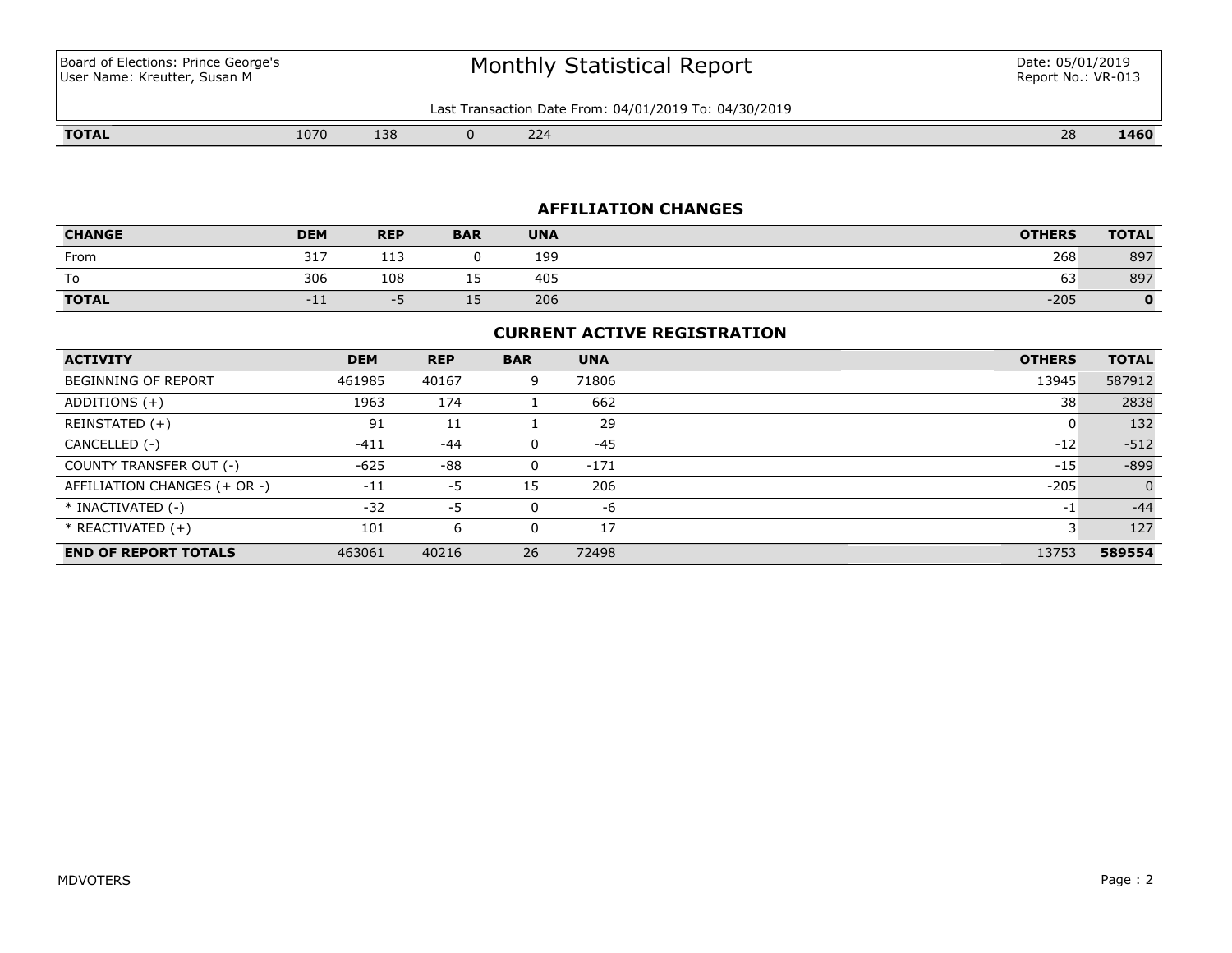### Last Transaction Date From: 04/01/2019 To: 04/30/2019

### **INACTIVE REGISTRATION**

## **SUBTRACTIONS FROM COUNTY INACTIVE STATUS**

| <b>REASON</b>                      | <b>DEM</b>   | <b>REP</b> | <b>BAR</b>  | <b>UNA</b>     | <b>OTHERS</b> | <b>TOTAL</b>   |
|------------------------------------|--------------|------------|-------------|----------------|---------------|----------------|
| <b>Confirmation Notice</b>         | 26           | 4          | 0           | 3              | 0             | 33             |
| Correction                         | 4            | 0          | 0           | 0              | 0             | 4              |
| Criminal Conviction/Infamous Crime |              | 0          | 0           | $\mathbf{1}$   | 0             | $\overline{2}$ |
| Death Notice                       | 4            | 2          | 0           | 2              | 0             | $\bf 8$        |
| In Person                          | 0            | 1          | 0           | 0              | 0             | $\mathbf{1}$   |
| Jury Notice                        | 4            | 0          | 0           | 0              | 0             | $\overline{4}$ |
| Mental Incompetence                |              | 0          | 0           | 0              | 0             | $\mathbf{1}$   |
| Motor Vehicle Administration       | 59           | 2          | 0           | 8              | 3             | 72             |
| Moved Out of State                 | 300          | 66         | 0           | 80             | 14            | 460            |
| NVRA by Mail                       |              | 0          | 0           | 0              | 0             |                |
| Online Voter Registration          |              | 0          | 0           | $\overline{2}$ | 0             | $\mathbf{3}$   |
| <b>State Designated Agencies</b>   | $\mathbf{2}$ | 0          | 0           | 1              | 0             | $\overline{3}$ |
| <b>USPS Sticker</b>                | 4            | 0          | 0           | 0              | 0             | $\overline{4}$ |
| Voter Notification Card            |              | 0          | 0           | 0              | 0             |                |
| Duplicate/Merged                   | 0            | 0          | 0           | 0              | 0             | $\mathbf 0$    |
| County Transfer Out                | $-38$        | $-6$       | 0           | $-5$           | $-2$          | $\text{-}51$   |
| <b>TOTAL</b>                       | 446          | 81         | $\mathbf 0$ | 102            | 19            | 648            |

## **CURRENT INACTIVE REGISTRATION**

| <b>ACTIVITY</b>              | <b>DEM</b> | <b>REP</b> | <b>BAR</b> | <b>UNA</b> | <b>OTHERS</b> | <b>TOTAL</b> |
|------------------------------|------------|------------|------------|------------|---------------|--------------|
| <b>BEGINNING OF REPORT</b>   | 19726      | 2396       |            | 4787       | 622           | 27531        |
| $*$ INACTIVATED $(+)$        | 32         |            |            | ь          |               | 44           |
| *REACTIVATED (-)             | $-103$     | $-7$       |            | $-14$      | -3            | $-127$       |
| COUNTY TRANSFER OUT (-)      | -38        | -6         |            | -5         | $-2$          | $-51$        |
| AFFILIATION CHANGES (+ OR -) |            | $\Omega$   |            |            |               |              |
| CANCELLED FROM INACTIVE (-)  | $-306$     | $-68$      |            | $-83$      | $-14$         | $-471$       |
| PENDING FROM INACTIVE (-)    |            | 0          |            | 0          |               |              |
| <b>TOTAL INACTIVE</b>        | 19310      | 2320       |            | 4692       | 604           | 26926        |